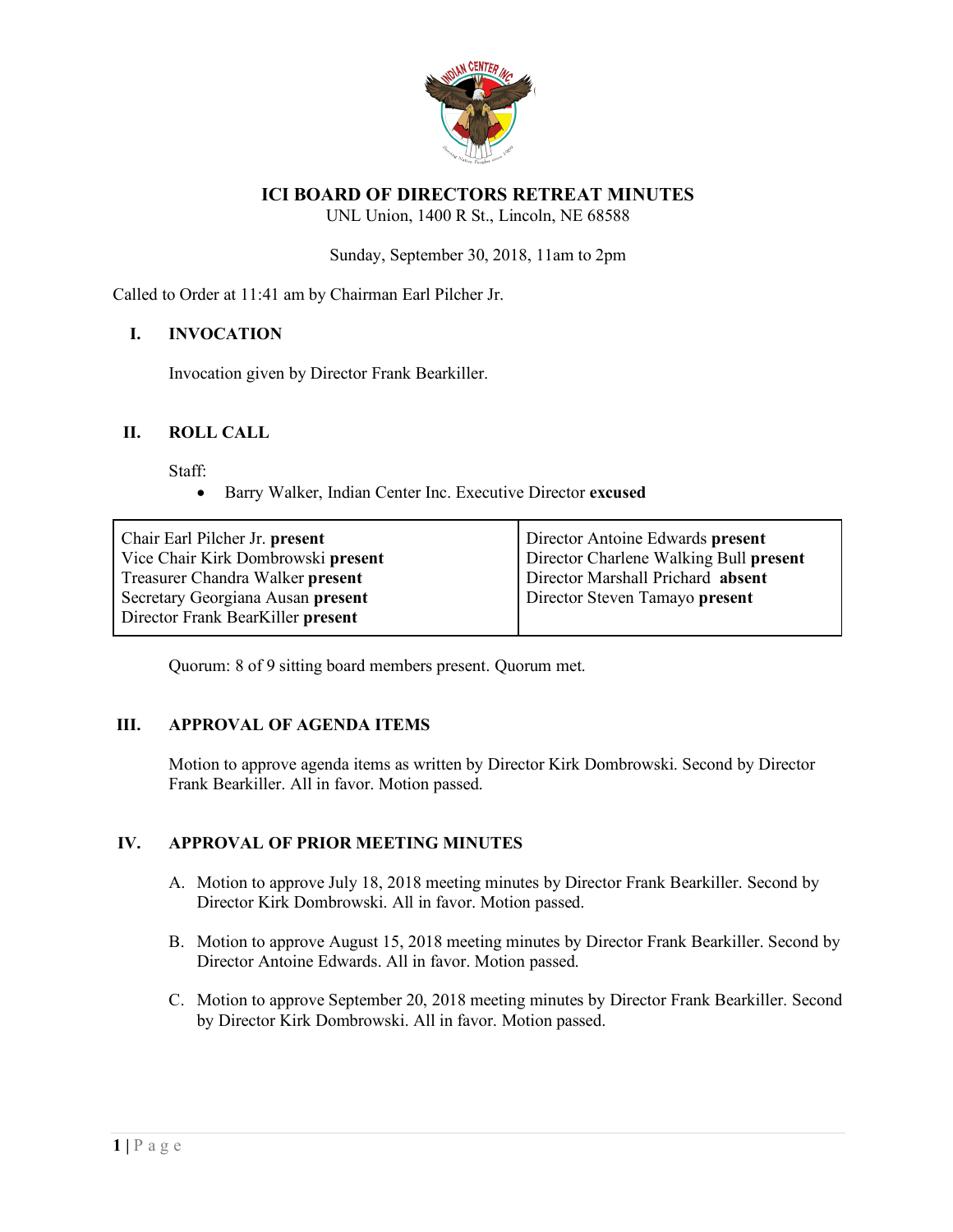

# **V. OATH OF OFFICE FOR NEW BOARD MEMBERS**

Director Steve Tamayo introduced himself. Chairman Earl Pilcher Jr. read the oath to Director Tamayo. Director Steve Tamayo accepted the oath.

## **VI. UPDATE ON FINANCIAL STATUS OF ICI**

Director Chandra Walker presented a report. The board discussed the financial health of the center. The board agreed that they are concerned about the fiscal health and program oversight. It was recommended that the Executive Director offer a plan to address the boards concerns.

Break at 12:50 pm. Called to order at 1:17 pm.

Motion by Director Frank Bearkiller to issue Executive Director Barry Walker a first warning.

Recommendation to amend motion by Director Kirk Dombrowski to include areas of performance that speak to a lack of performance and request for a plan of action by Thursday, October 4, 2018. Second by Director Chandra Walker. All in favor. Motion passed.

Areas of Performance that speak to a lack of performance:

- 1. Fiscal Health
	- a. Status of Taxes Payments (State & Federal)
	- b. Status of Board Insurance
	- c. Accounting for System of Care (including credit card)
	- d. Annual 2017 Audit
- 2. Reporting Status of Current Programs
	- a. Youth Program
	- b. Commodities
	- c. Performance Review
	- d. WIOA Spending Close Out

The Executive Committee will be responsible for writing the first warning.

## **VII. REVIEW OF BY-LAWS AND CONSTITUTION**

Director Kirk Dombrowski led a presentation of the ICI Bylaws and Constitution.

#### **VIII. ICI HOUSING TRUST**

Director Kirk Dombrowski presented a Summary of Subsidiary Boards and Their Holdings.